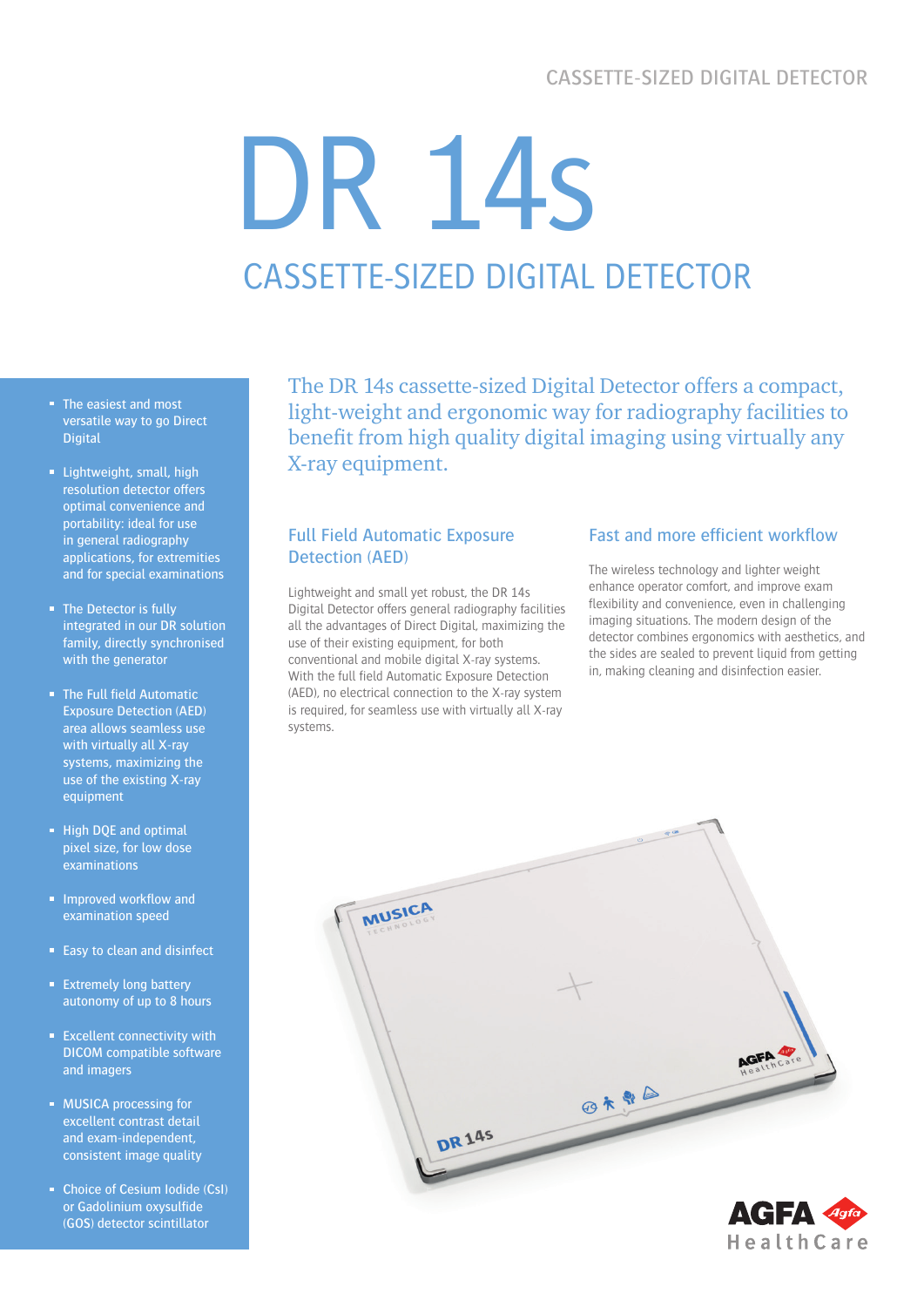

The DR 14s is fully integrated in our DR Rooms and Mobile DR solutions and can be shared amongst them via a simple Infra-Red connection, optimizing usage while minimizing investment.

For achieving higher patient throughput the detector can be charged while in the bucky, keeping it fully charged for any examination outside the bucky. Once out of the bucky, the detector has an extremely long battery autonomy of up to 8 hours. The batteries themselves can be interchanged between the smaller DR10s detector, offering maximum efficiency.

These cassette-less and filmless solutions provide a range of workflow benefits that improve productivity and speed up exam time. Retakes can be made faster without changing cassette, and the number of images is no longer limited by the availability of cassettes. To complete the workflow, images can be sent faster to a PACS or imager in DICOM format.

# MUSICA and DR image quality: improved diagnostic confidence

The DR 14s is compatible with our 'gold standard' MUSICA image processing, which has been specially adapted and tuned to further enhance the excellent DR image quality. Exam-independent, it delivers consistent image quality and high contrast detail. Combining MUSICA with the high quality of the DR 14s, in terms of both sensitivity and sharpness, provides improved diagnostic confidence and efficiency. The DR 14s offers a high Detective Quantum Efficiency (DQE), while optimum pixel size supports lower radiation dose for patients.

#### Services & Support

Agfa HealthCare offers service agreement solutions tailored to the customer's situation. Available in Basic, Comfort and Advanced levels, they make your lifecycle costs predictable. A worldwide team of some 1,000 service professionals can provide support at all phases of your project, and even help customize your examination tree or link RIS protocol codes, further improving your return on investment. This team goes well beyond maintenance support, offering value-added services such as super user training, staff training and software upgrades. Both extended warranty and drop insurance options are available.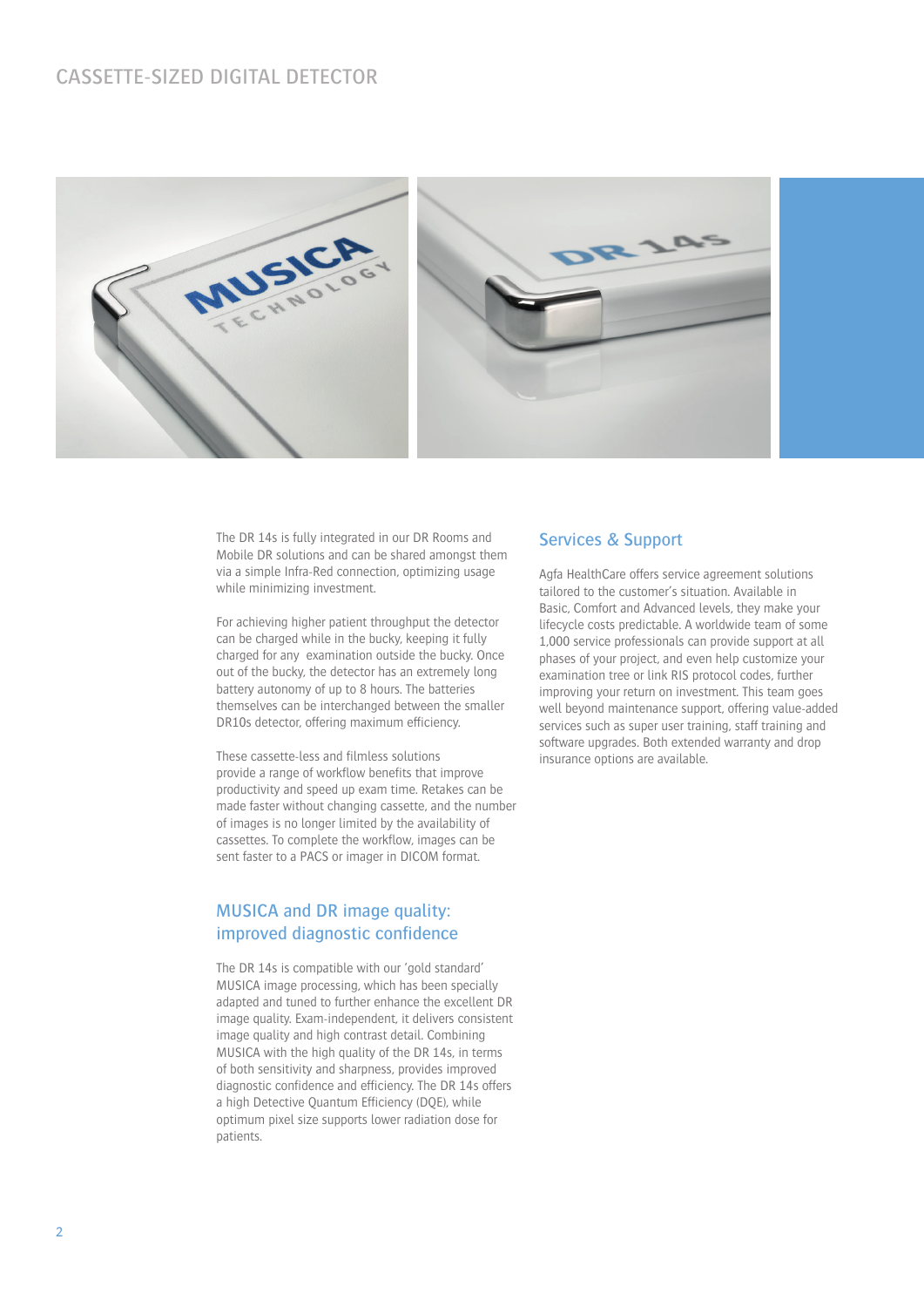# Technical Specifications

# **DETECTOR**

- Detector type: Amorphous Silicon with TFT
- Conversion screen: CsI (Cesium Iodide) and GOS (Gadolinium oxysulfide)
- Pixel pitch:  $148 \mu m$
- Active pixel matrix: 2400 x 2880 pixels
- Active area size: 430 mm x 350 mm
- **Effective pixel matrix: 2330 x 2846 pxl**
- Grayscale: 16 bit
- Spatial Resolution: Min. 3.37 lp/mm
- Outer dimensions: ISO 4090 Cassette size; 383.5 x 459.5 x 15.6 mm
- Weight: 2.8 kg including battery
- **Energy Range Standard: 40 150 kVp**

## Environmental Requirements **Operation**

- **Temperature:**  $+10 \sim +35^{\circ}$  C
- Humidity:  $20 \sim 80\%$  RH
- Atmospheric pressure:  $700 \sim 1100$  mbar
- $Shock: 10 q$
- Vibration: 2 g
- Drop limits: Max. 700 mm

#### Storage and transportation

- **Temperature: -10 ~ +55° C)**
- Humidity:  $5 \sim 95\%$  Rh
- Atmospheric pressure:  $500 \approx 1100$  mbar
- $Shock: 25a$
- Vibration: 2 g
- Drop limits: Max. 1200 mm

#### **WIFI**

- Wireless connection: IEEE 802.11a/b/g/n (2,4 GHz/5GHz)
- Wireless signal range: maximum 6 m

#### **BATTERY**

- Type: Rechargeable Lithium ion battery
- Dimensions: Length x Width x Height 250 mm x 75 mm x 6 mm
- $\blacksquare$  Weight: 228 g
- Battery output: Output Voltage: DC +7.4 V
- Capacity: 3.68 Ah
- Lifecycle: Expected lifetime: 1 year

#### BATTERY CHARGER

- Type: Lithium ion battery charger
- Charging time: 4 hours
- Simultaneous charging: 3 batteries
- Dimensions: Width x Height x Depth 320 mm x 50 mm x 170 mm
- **Weight: 1065 g**
- Electrical connection: 12 Vdc, 5 A max